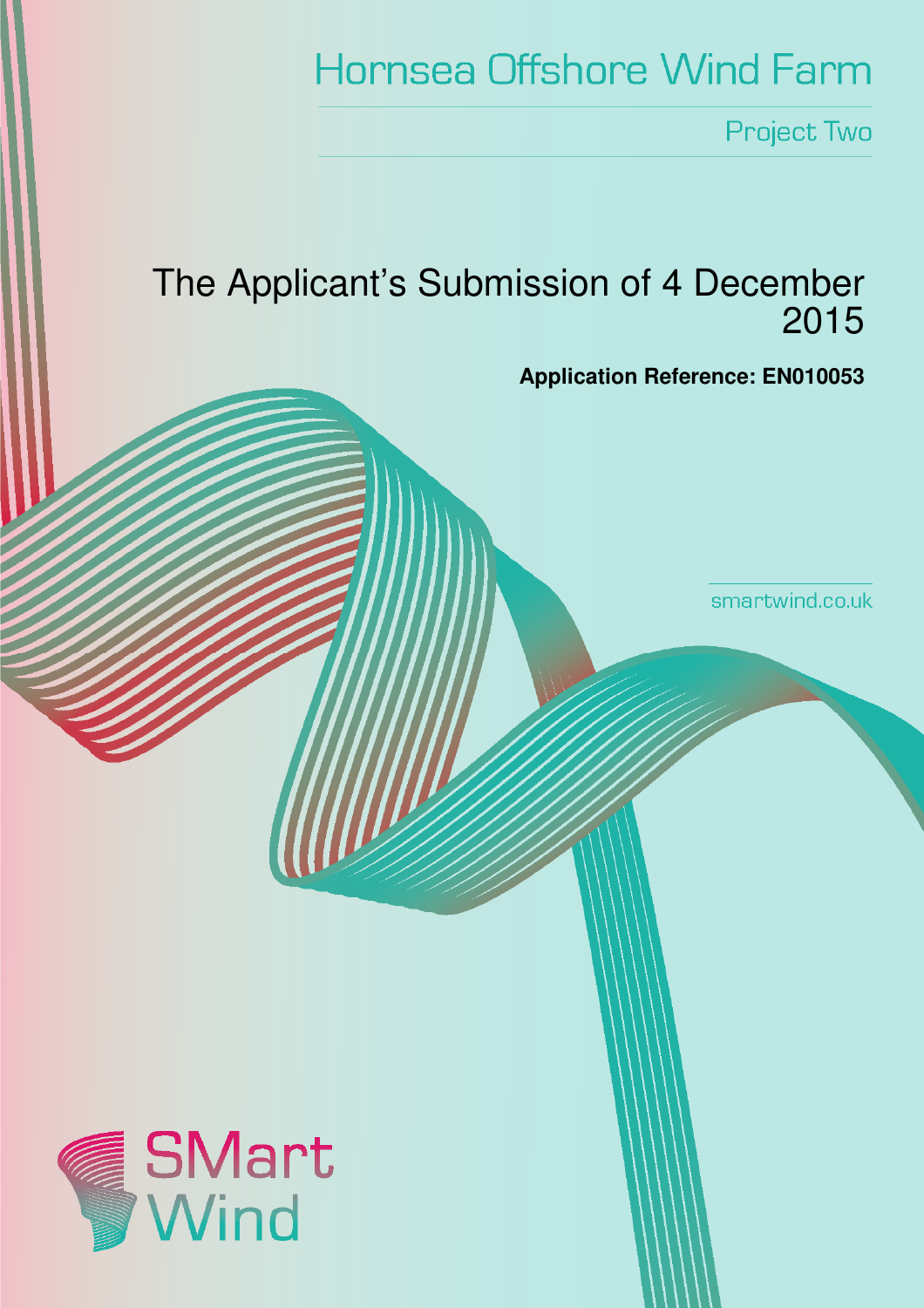#### **CONTENTS**

| <b>Clause</b> |                                                        | Page No |
|---------------|--------------------------------------------------------|---------|
|               | Proposed refinement to the Project's Rochdale Envelope |         |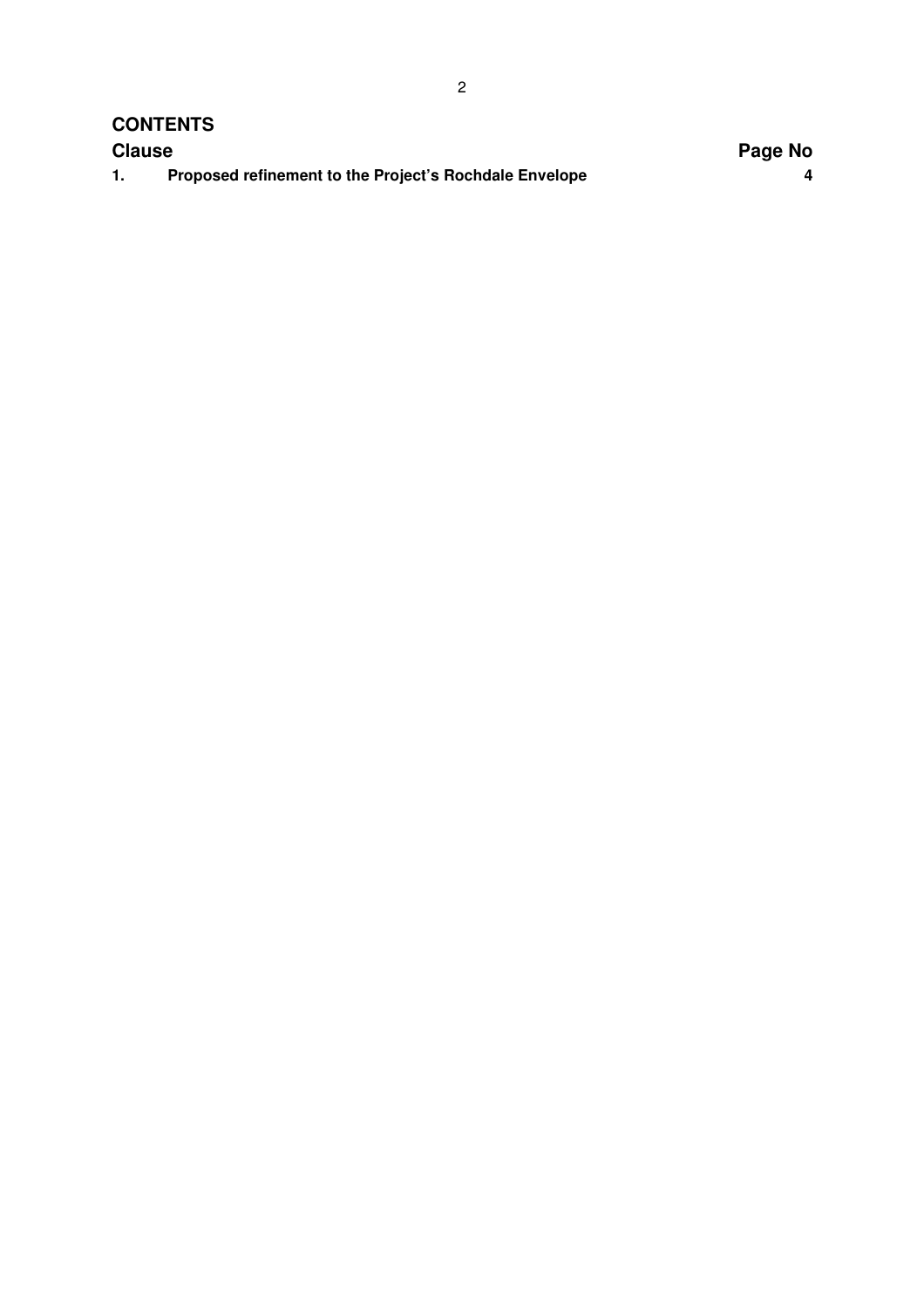### **TABLE OF APPENDICES TO THE RESPONSE**

|     | Tabular Review of EIA Conclusions in response to the amendments to the<br>Project Design Envelope |
|-----|---------------------------------------------------------------------------------------------------|
| l B | <b>Collision Risk Modelling Note</b>                                                              |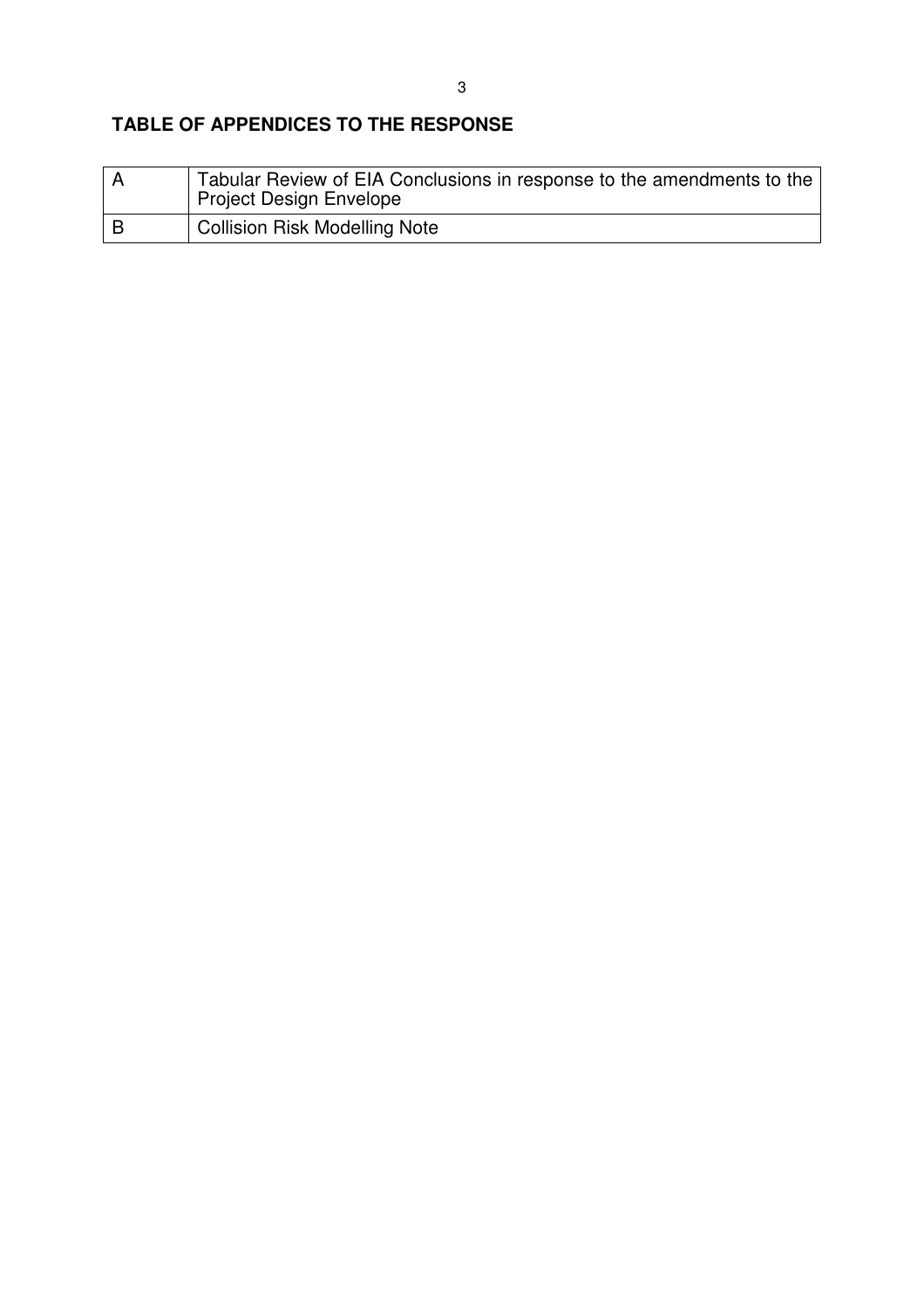#### **1. Proposed refinement to the Project's Rochdale Envelope**

- 1.1 As noted in the Applicant's response to Deadline VI, as a result of continued discussions between the Applicant and Natural England, Natural England have advised that there is no potential for an adverse effect on the integrity of the kittiwake feature of the Flamborough Head and Bempton Cliffs SPA and the Flamborough and Filey Coast pSPA from the Project alone, subject to a commitment by the Applicant to mitigate collision effects on kittiwake through a reduction in the Project's design envelope, specifically:
	- 1.1.1 The removal of the 5MW wind turbine generator (WTG) option (the smallest capacity is now a 6MW WTG); and
	- 1.1.2 Increasing the minimum blade tip height from 26m relative to lowest astronomical tide (LAT) to 29.97m relative to LAT (noting, however, the proposed further increase now proposed at paragraph 1.3 below).
- 1.2 The Applicant undertook to make these amendments to Version 8 of the draft DCO to be submitted at Deadline VII. For reference, the full details of the proposed changes to Version 7 of the draft DCO were set out at Table 1 of Appendix G to the Applicant's response to Deadline VI.
- 1.3 Subsequent to the Applicant's response to Deadline VI and in view of the Ex. A's Rule 17 Letter dated 26 November 2015, the Applicant and Natural England have continued discussions in relation to the potential effect of the Project on the kittiwake feature of the Flamborough Head and Bempton Cliffs SPA and the Flamborough and Filey Coast pSPA in-combination with other plans and projects. As a result of these discussions, the Applicant has proposed a further refinement to the Project's envelope, which represents a further increase to the minimum blade tip height relative to LAT. Specifically, the Applicant would now propose to increase the minimum blade tip height from 26m relative to LAT to 34.97m above LAT. This represents an additional 5m increase to that detailed at Deadline VI and a total increase of 8.97m from the initial parameter specified in Requirement 2(1)(d) of the draft DCO submitted with the Application. In addition and by consequence, the Applicant would further propose to reduce the maximum rotor diameter from 250m to 241.03m, ensuring that the maximum blade tip height specified in the draft DCO (276m relative to LAT – see Requirement  $2(1)(b)$  of Part 3 of the draft DCO) is not exceeded. For the avoidance of doubt, both of these proposed refinements represent reductions to the Project's Rochdale Envelope and remain within the parameters of the original assessment.
- 1.4 This further mitigation reduces the Applicant's (a) Project alone and (b) incombination assessment predictions to an annual mortality of (a) 0.8 and (b) 108 kittiwake associated with the SPA and pSPA respectively (based on what the Applicant's consultants consider to be a realistic and balanced assessment), and Natural England's equivalent predicted figures to an annual mortality of (a) 14.2 (from the Project alone) and (b) 314 (from the Project incombination) kittiwake respectively associated with the SPA and pSPA.
- 1.5 Natural England considers that the level of in-combination mortality under consideration here is such that an adverse effect on integrity of the Flamborough Head and Bempton Cliffs SPA and the Flamborough and Filey Coast pSPA cannot be ruled out (the Applicant currently estimates Natural England's in-combination position, in light of the additional mitigation, to be approximately 314 collisions per annum). However, on the basis of this further mitigation, Natural England have confirmed to the Applicant their view that the effect of the additional predicted mortality from the Project alone (14.2 based on Natural England's calculation), while not de minimis, is so small as to not materially alter the significance of the overall in-combination mortality figure or the likelihood of an adverse effect on the integrity of the SPA or pSPA arising from such an in-combination level of mortality. Natural England and the Applicant will set out their positions fully at Deadline VII.